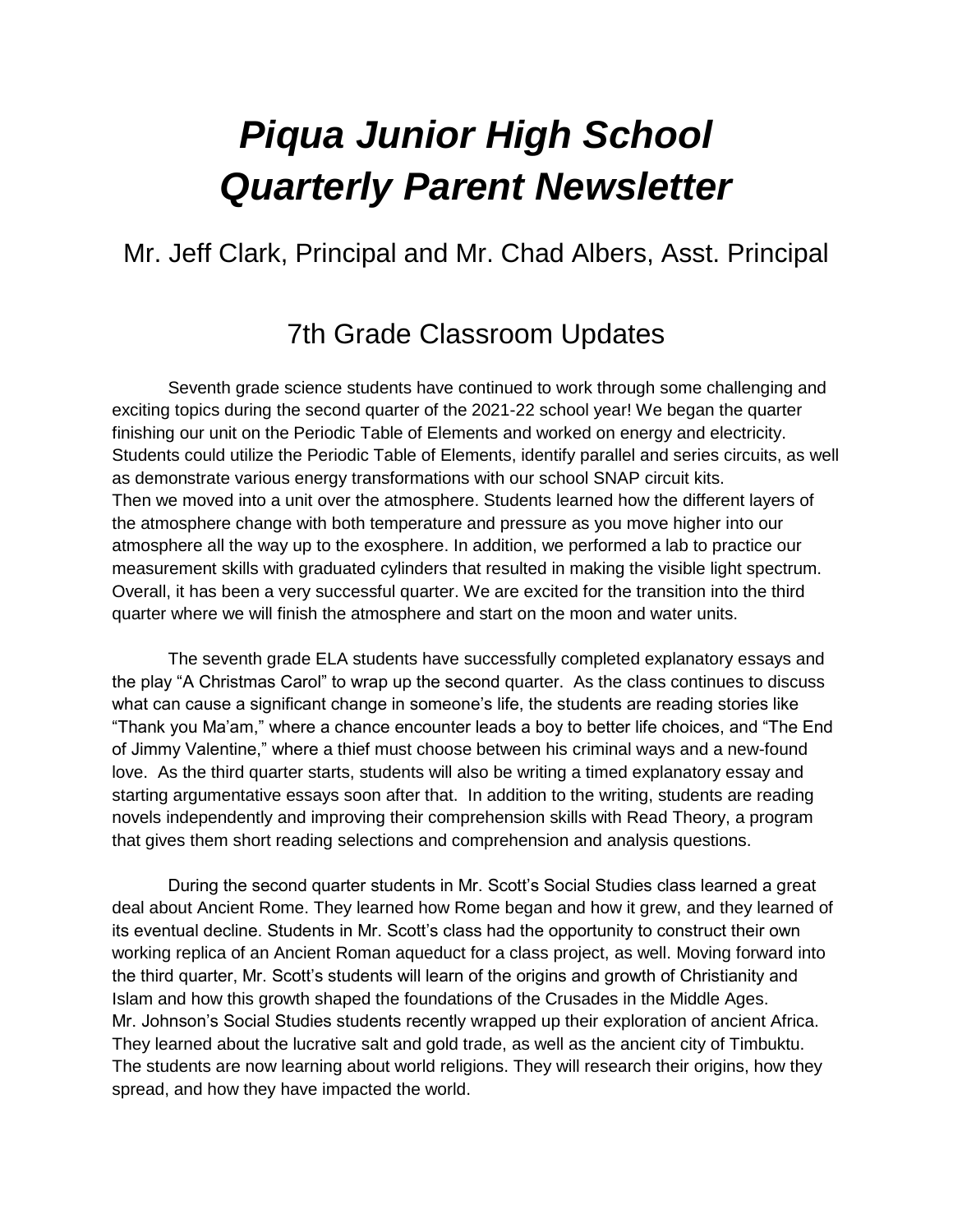# 8th Grade Classroom Updates

Eighth grade science started the second quarter with our study of Earth Science. Students explored why substances stay separate through the Layered Liquid Lab and then were able to use this lab to create their own planet to demonstrate their understanding why we have layers in the Earth's interior. After researching key aspects of the mechanical and compositional layers, students created oobleck representing our semisolid material of the asthenosphere. Classes then used the convection current lab to further explore the concepts of density and movement of material within the Earth.

Next, we studied the Theory of Continental Drift and Seafloor Spreading. From readings to a puzzle and discussions, students were able to connect the changes occurring with the Earth's crust. Finally, classes were engaged in the snack tectonic lab. Graham crackers, fruit roll ups, and frosting demonstrated the movement of tectonic plates and geographic features at various plate boundaries. We will continue our journey studying Earth science into the third quarter of this school year.

During much of the second quarter, Math 8 students learned how to solve equations with one variable including equations with variables on both sides. In addition, students explored types of solutions in equations by interpreting key properties and structure. Students worked hard during this unit, utilizing a variety of tools and activities to aid in their understanding. In the third quarter, students will be studying transformations. They will learn how to translate, reflect, rotate, and dilate figures on the coordinate plane. Students will have the opportunity to utilize their creative side by designing tessellations and completing a reflection project. After transformations, students will be studying angle relationships and the Pythagorean Theorem.





 The Algebra class started the second quarter by finishing a unit on systems of equations, as well as studying inequalities. They learned to use the Desmos graphing calculator to solve these systems by graphing, substitution, and elimination. Students were able to complete an activity with Oreos during this unit, which allowed them to apply their understanding of systems of equations while figuring out the amount of calories in each cookie and the cream. Many students were surprised their predictions were wrong, as their math calculations proved that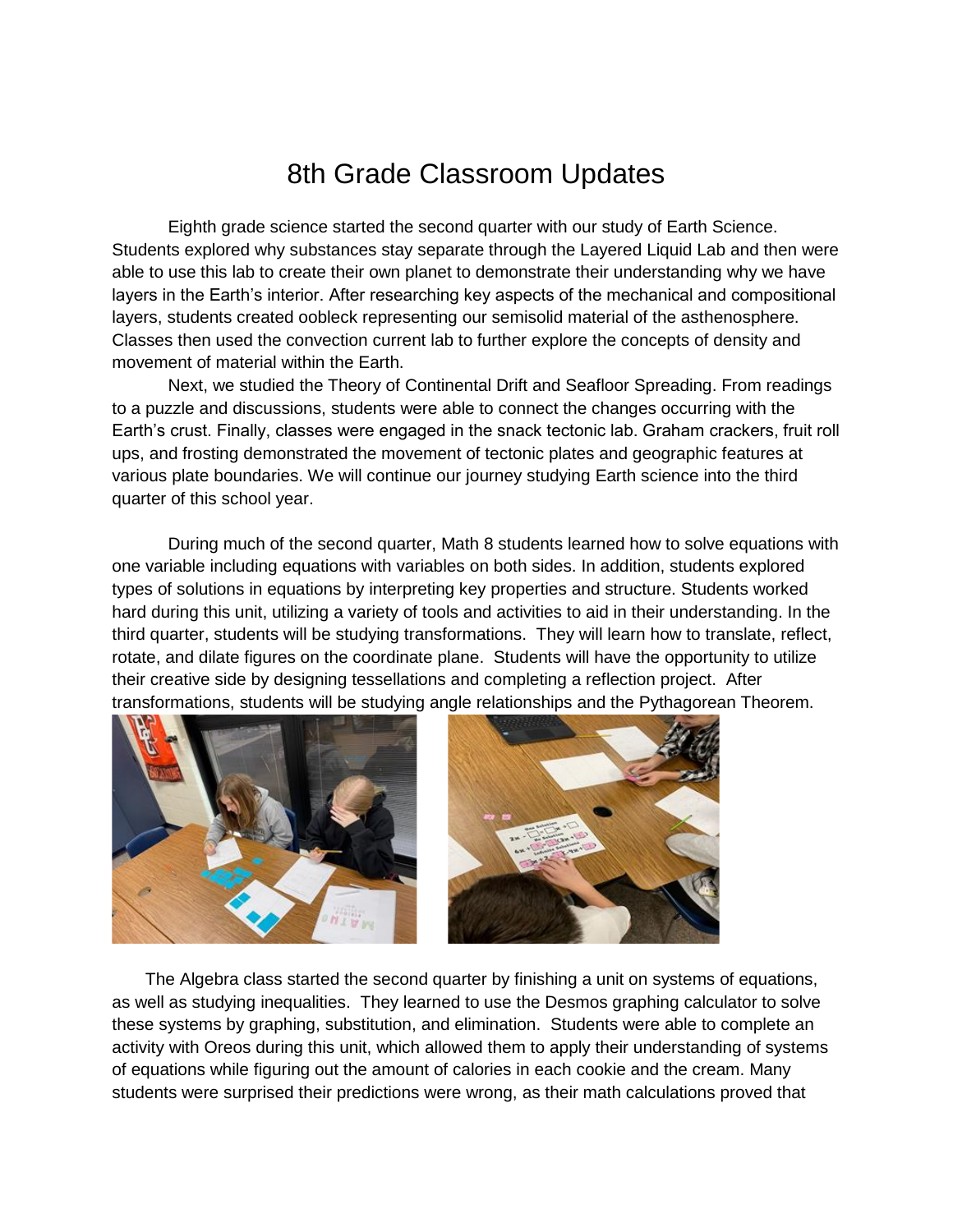each cookie contains more calories than the cream! Students have started their unit on data and statistics, which will carry over into the third quarter. The focus of the unit will be interpreting and creating data distributions such as box-plots, stem-and-leaf plots, and dot plots. This will lead students into their group projects, where they will collect and analyze their own data from all of the algebra classes and create a presentation about their findings. Students will finish the quarter with more statistical analysis work.





During the second quarter, ELA students learned about the different ways one can be intelligent. Students were able to write an informational essay centered around the topic of human intelligence. In addition, students have also been learning about dystopian literature and were able to read either *The Maze Runner, The Giver, Divergent, The City of Ember, or Ender's Game*. Each week, students would read their book and connect those pages to a weekly theme within a literature circle. At the end, they were able to create a dystopian society of their own. As students head into third quarter, they will start learning about The Holocaust. Recently, students had the opportunity to read a play version of *The Diary of Anne Frank*. Students will also start to read their next novel, *Refugee* or another Holocaust related novel. In this unit, students will prepare to write an argumentative essay. Throughout this quarter, many of the assignments will be geared towards preparation for the AIR test that they will take in early April.

As always, we want to remind parents and students of the importance of coming to school and getting here on time. If your child does need to miss a day of school, they should check Google Classroom for the assignments they've missed. Progress Book is also a great resource to see assignments your child may be missing.

We're looking forward to the start of a new quarter. Please feel free to reach out at any time.

> Emily DeBella - debellae@piqua.org Maggie Bergman - bergmanm@piqua.org Katelyn Brumit - brumitk@piqua.org Melanie Seibel - seibelm@piqua.org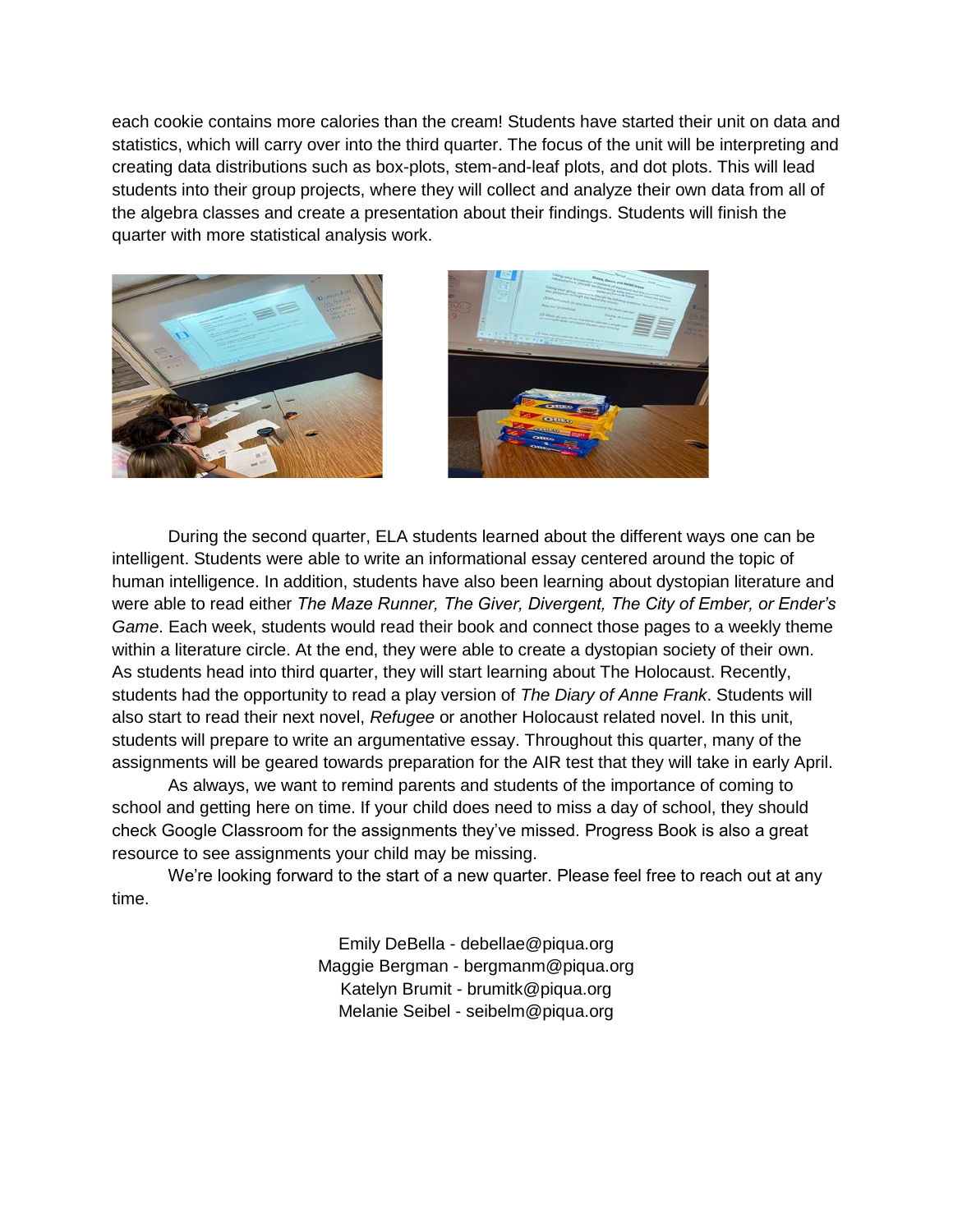During the second quarter, social studies students on the Mohican Team have been taking an in-depth look at both the Declaration of Independence and the U.S. Constitution. In between those documents, we learned about the struggles the American colonists went through during the American Revolution. We explored why a change was needed from the first plan for a national government, the Articles of Confederation. We studied the seven principles of the Constitution, how this document affects us on a daily basis, and the importance of the elastic clause and the ability to amend this plan.

Third quarter, we will delve into the early challenges to the Constitution and precedents set by our first presidents. We will see the thirteen original states expand into many more through the 1840s. This will take us to the doorsteps of the U.S. Civil War.

During the 2nd quarter of Mr. Smith's American History we focused on four main topics/areas of study. These include the events that lead to the American Revolution, the impact of the Revolutionary War, Government under the Articles of Confederation and the American Constitution/Bill of Rights.

Students examined the following essential questions:

- How did the ideas of Enlightenment impact colonist's beliefs/ideas on human rights and the role of government?
- Why did Colonists risk their lives to fight for independence from Great Britain?
- How did the Declaration of Independence justify rejecting the British government?
- How did the United States win the American Revolutionary War?
- What were the outcomes of the American Revolutionary War?
- How well did the Articles of Confederation address the needs of a new nation?
- How did the founders limit the power of the first American government?
- How does the Constitution reflect major principles of American democracy?

During the third quarter students will investigate the Early Presidents and the War of 1812, Westward Expansion, Urbanization and Industrialization.

As the 7th and 8th grade choirs transition from Winter concert music to Spring concert music, students are excitedly preparing new songs. In addition to a pop song that each class voted to sing, students will be working on foreign language pieces, spirituals, and folk music in the Spring. The concert will take place on May 15th at 2 p.m. Rehearsals for the Junior High musical, *Legally Blonde, Jr.*, are also starting in February. Performances will take place on May 5th and 6th. We look forward to showcasing all of our hard work!

#### 2nd Quarter Perfect Attendance

#### 7th Grade

Katelyn Deweese, Zayd Elqadah, Logan Fletcher, Elijah Hasselbeck, Kennedy Parshall, Chase Perreira, Gunnar Swartz, Sarah Weiser, Brogan Wion

#### 8th Grade

Enzo Alexander, Lukah Branam, Adriana Emery, Raegan Heitkamp, Carrie Schroer, Elijah Watkins, Ian Wessel, Lilliana Willcox, Austin Wiltheiss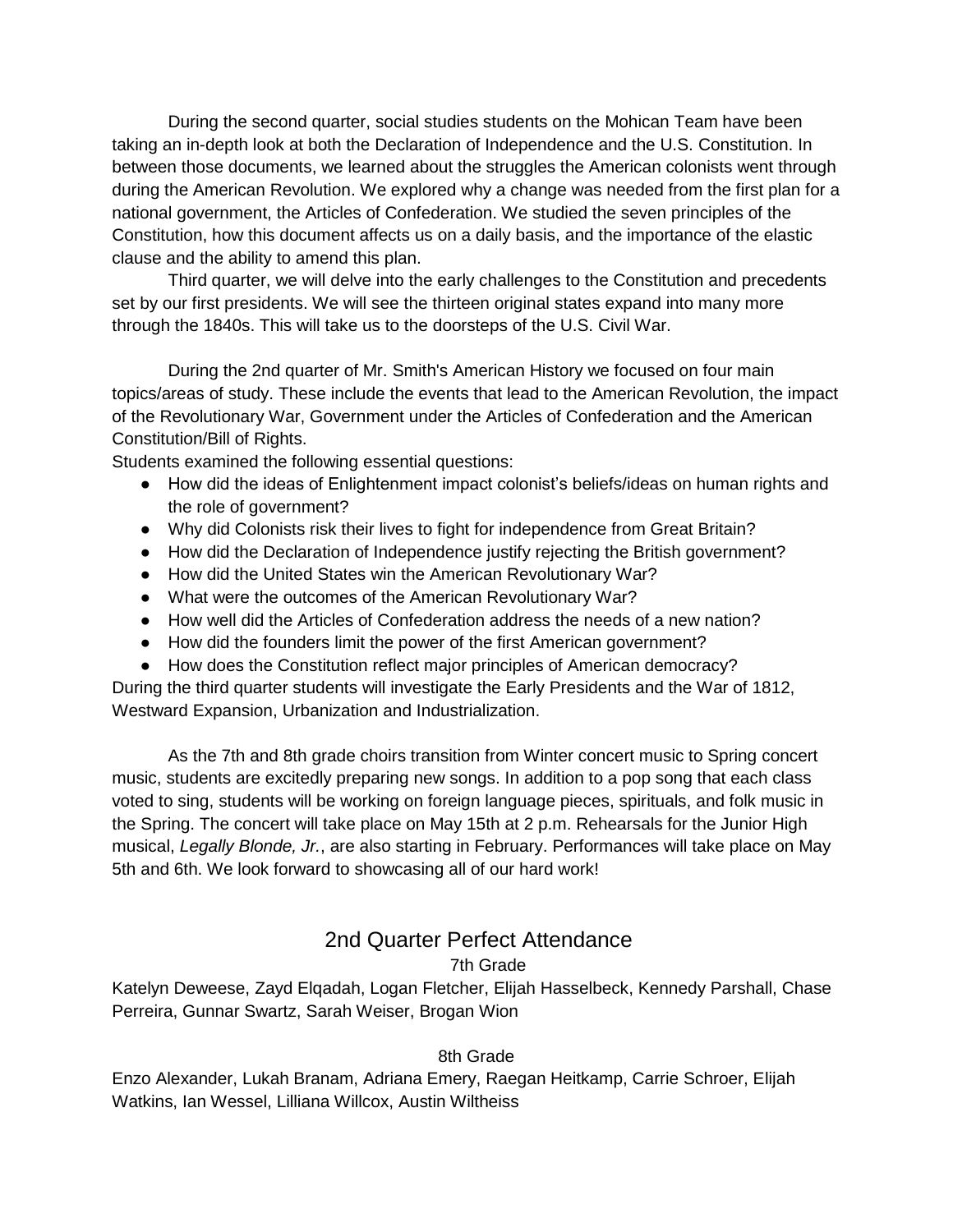## STUDENTS OF THE MONTH

Seventh graders Aiden Cavey, Katelyn DeWeese, Megan Hull, Xaedyn Lynn, Chase Perreira, Alexa Wyrick, Noah Crosson, Ella Snyder, Noah Woods and Noah Behm were selected as the PJHS October Students of the Month. Gianna James, Audreinah Sims, Kaitlyn Szachta, Eli Watkins, Ryan Earick, Josie, Jack McMaken, McKenna Watson, and Kaitlyn Schlosser were the eighth graders selected for this honor.

November seventh grade students of the month were Sarah Weiser, Quintin Haney, Lainey Smay, Brady Weiss, Treasure Higgins, Logan Mertz, Preston McMaken, Ibtihaj Suleiman, Braelynn Langston, and Jaydon Ramirez. Grace Harshbarger, Andon Laughman, David Thompson, Megan Trainer, Jacey Hepner, Garrett Katz, Isabella McGraw, Karl Mercer and Enzo Alexander were the eighth graders chosen.

Seventh graders Holden Hildebrand, Elayna Kew, Lance Lawson, Taylan Swartz, Maggie Mantooth, Chase Pettus, Owen Snyder, Kendall Soto, and Austin Curtis were selected as the PJHS December Students of the Month. Raegan Heitkamp, Evian Rojas, Robbie Taylor, Brynna Watkins, Audrey Applegate, Kalel Moreaux, Renner Phillipps, Giana Taborn, Isaac DelBosque, and Bethany Henry were the eighth graders selected for this honor.







October

November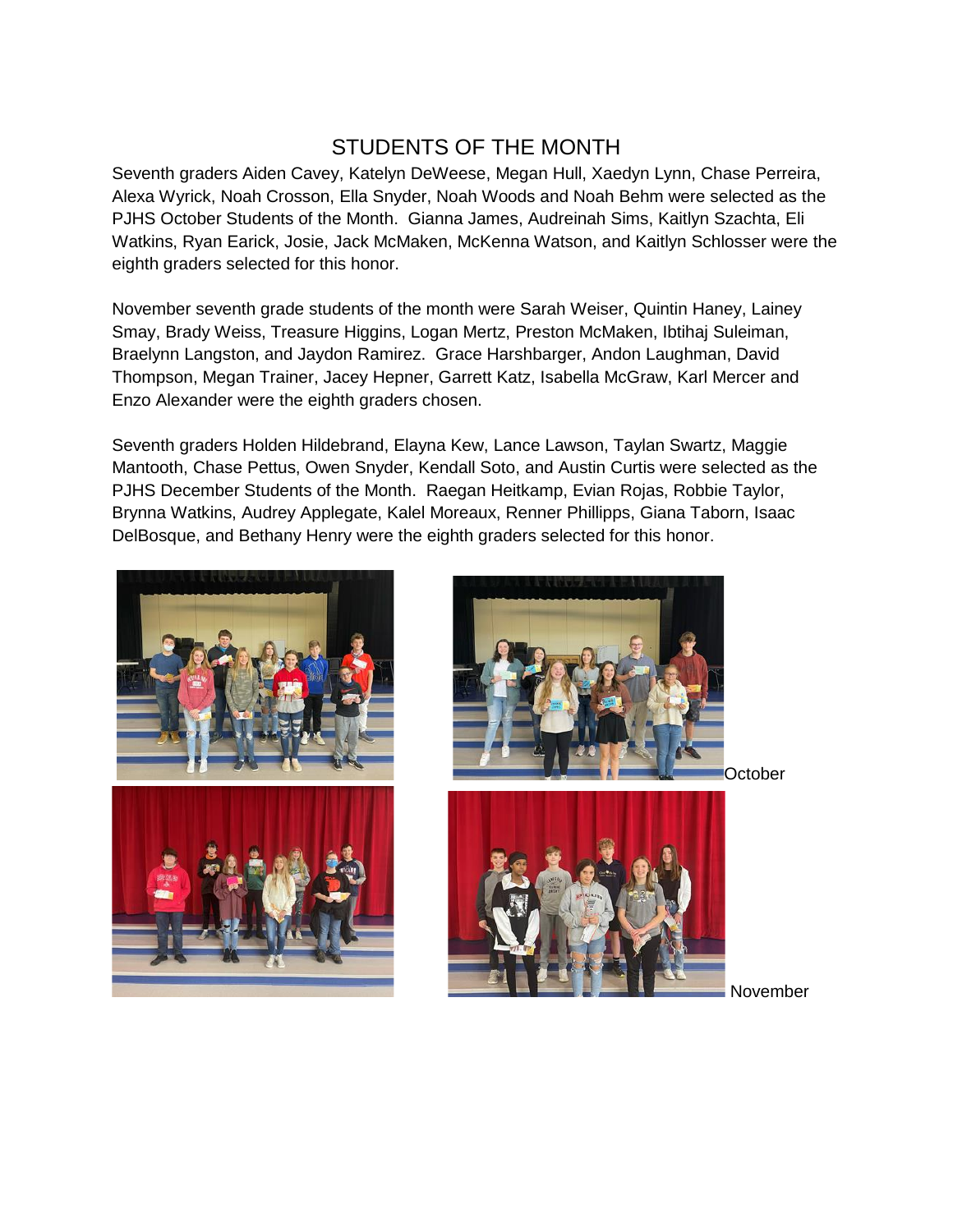



December

#### Honor Roll

**Seventh Grade Honor Roll: (3.75—4.0 GPA)** Presley Arzola, Kathryn Beasley, Aiden Bryant, Brooke Buecker, Kaitlyn Byron, Maliyah Chambers, Samantha Clark, Ethan Cox, Noah DeMarcus, Katelyn DeWeese, Zayd Elqadah, Elijah Hasselbeck, Molly Hemmert, Treasure Higgins, Holden Hildebrand, Kaylie Hittle, Ryder Holtvogt, Kaesen Hughes, Megan Hull, Dominic Johnston, Quinten Karabinis, Sofia Kemmer, Elayna Kew, Skylar Kinney, Braelynn Langston, Brayden Langston, Rylan Larsh, Lance Lawson, Alexis Lee, Lorelai Manson, Preston McMaken, Logan Mertz, Lucille Neal, Campbell O'Neal, Kennedy Parshall, Kira Parshall, Adelie Perry, Owen Peterson, Chase Pettus, Liberty Price, Rachel Price, Jaydon Ramirez, Malaikhii Rees, Julianne Robbins, Haylie Schultz, Aiden Schwable, Arabelle Simmons, Elaine Smay, Ella Snyder, Owen Snyder, Kendall Soto, Bryce Streib, Liberti Tipps, Isabelle Vincent, Lillyan Wackler, Gage Walling, Dylan Weatherly, Sarah Weiser, Brady Weiss, Emily Weldon, Rylee Weldon, and Alexa Wyrick

**Seventh Grade Honorable Mention: (3.5—3.749 GPA)** Nevaeh Berry, Jackson Bowman, Joey Burroughs, Aiden Coppock, Blake Covault, Adriana Deal, Daulton Funderburg, Makenize Greene, Macy Hall, Olivia Hanson, Vivian Hulme, Andrew Maddox, Alexander Martin, Hazel Morrison, Avela Osornio, Chase Perreira, Vox Saunier, Taylan Swartz, Megan Sweetman, Jayden Waggoner, Ashlin Webster, and Madyson Wintrow

**Seventh Grade Commended List: (3.25—3.49 GPA)** Trinity Battson, Sophia Bean-Palivec, Blayne Bertholomey, Izic Blair, Garrett Brewer, Austin Curtis, Emma Geist, Myles Haney, Khloe Harvey, Karmody Higgins, Seth Holt, Karina Huffman-Ramirez, Raegan Ivory, Megan Laub, Xaedyn Lynn, Anthony Phillips, John Potter, Madeline Quillen, Marlon Robinson, Oliver Sampson, Isaiah Schoenberger, Leon Schwarz, Catelin Skinner, Danika Steiner, Ryder Swarts, Tavian Tousley, Trent Townsend, and Nyla Willis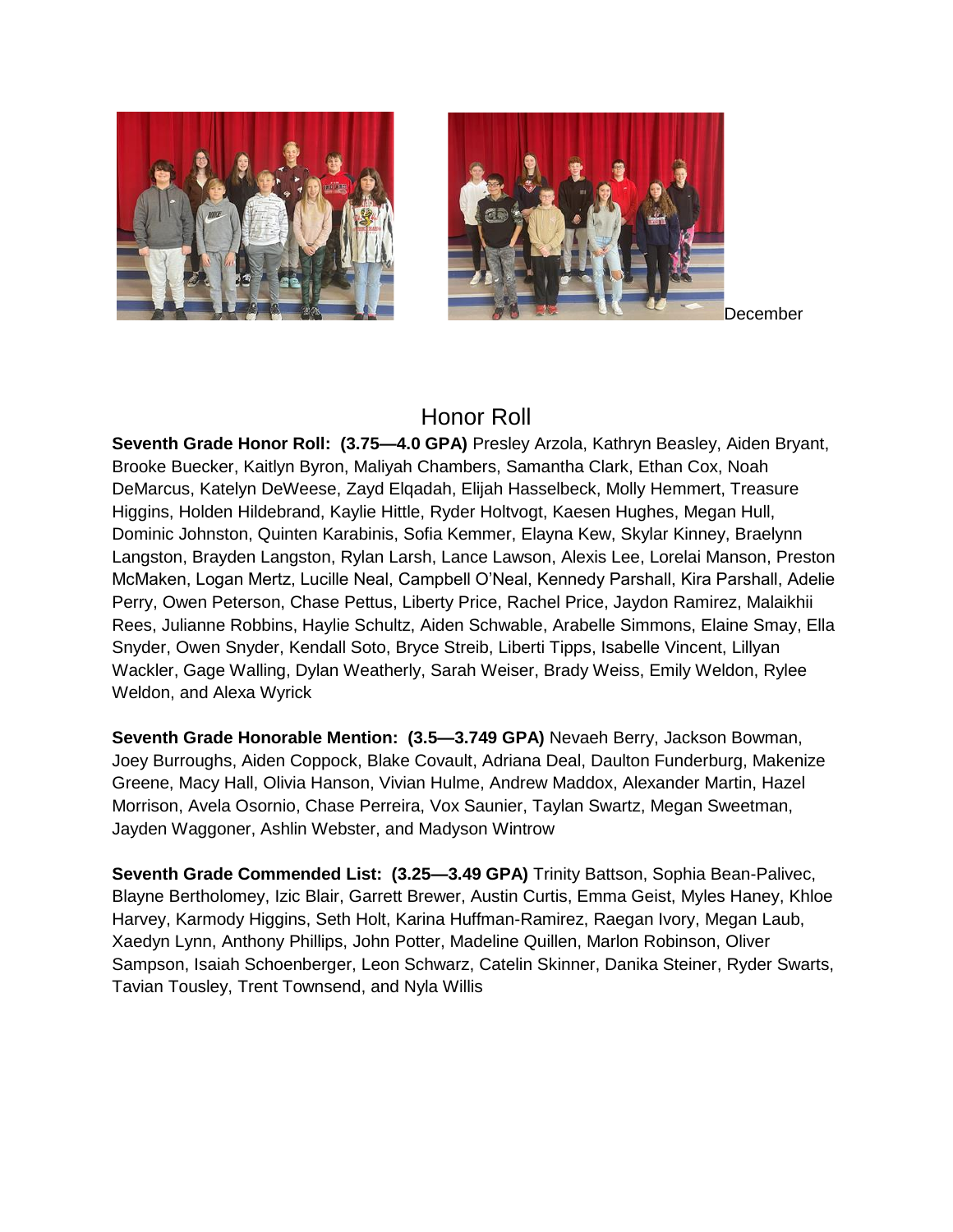**Eighth Grade Honor Roll: (3.75—4.00 GPA)** Enzo Alexander, Zaydyn Allen, Elijah Emick, Audrey Applegate, Riley Baker, Camryn Best, Kaylee Carr, Kaden Earick, Addyson Ford, Madalynn Godfrey, Braden Goetze-Peters, Grace Harshbarger, Madison Haworth, Raegan Heitkamp, Bethany Henry, Jacey Hepner, John Hess, Josie Hill, Lainey Honeycutt, Gianna James, Emery Kuhlman, Abigail Kirk, Gavin Larger, Andon Laughman, Chloe Martin, Isabella McGraw, James McMaken, Jayden Melvin, Kalel Moreaux, Ava Mumaw-Nichols, Haileejo Nichols, Brilynn Norris, Bryanna Penny, Rashad Pope, Andrew Reindel, Evian Rojas, Kaitlyn Schlosser, Grace Schulz, Kaitlynn Sorrell, Raylie Sterling, Kaitlyn Szachta, Kacen Tayloyr, Benjamin Thompson, David Thompson, Troy Thompson, Wesley Thompson, Johnny Ward, Elijah Watkins, Erin Watson, Ian Wessel, Austin Wiltheiss, and Connor Young

**Eighth Grade Honorable Mention: (3.5—3.749 GPA)** Sam Assell, Gracie Bridges, Alexis Burroughs, Emma Clark, Brendon Cox, Adriana Emery, Shaylene Farrell, Austin Fletcher, Steven Gordon, Brynne Hammer, Natalie Hemmert, Becca Henry, Landon Ivory, Rachel Janson, Alexis Merzke, Briley Miller, Ava Owen, Audreinah Sims, Gianna Taborn, Izabelle Thoma, Grace Voskuhl, Robbie Wilczek, Lilliana Willcox, and Audrey Young

.

**Eighth Grade Commended List: (3.25—3.49 GPA)** Harvin Bornhorst, Cohen Brown, Nolan Earick, Ryan Earick, Jayce Johnson, Nickolai Kaye, Colton Leininger, Kasey Marrs, Skylar Pittenger, Jayden Pleasant, Aajay Pry, Lillian Shawver, Eli Smith, Alyson Street, Blake Walling, and Anthony Wilmer

# Building News

#### STUDENT LEADERSHIP

Student Leadership had a very active month in December! With the help of our generous students and staff, we brought in over 4,200 items that were donated to the Salvation Army in Piqua. This is BY FAR the most overwhelming response to a food drive that we have ever had, so THANK YOU for all of the donations. Special shout out to the winning class - Mr. Smith's advisory - for bringing in 762 items on their own. They won a pizza party for their outstanding efforts. Since we demolished our building goal, all students were able to attend a dance for the last hour of the school day on December 17th. Students got to hang out with friends and jam to some music, all while wearing their festive ugly sweaters. It was a blast! Our holiday spirit week was also a success. It was fun to see our students and staff participating in the daily themes. On the last day before break, students were also awarded with a movie to end the day. Our final activity for the month was a holiday door decorating contest. Miss DeBella's class won this year's contest! Coming up, we will be planning another spirit week and some other activities to help celebrate upcoming holidays.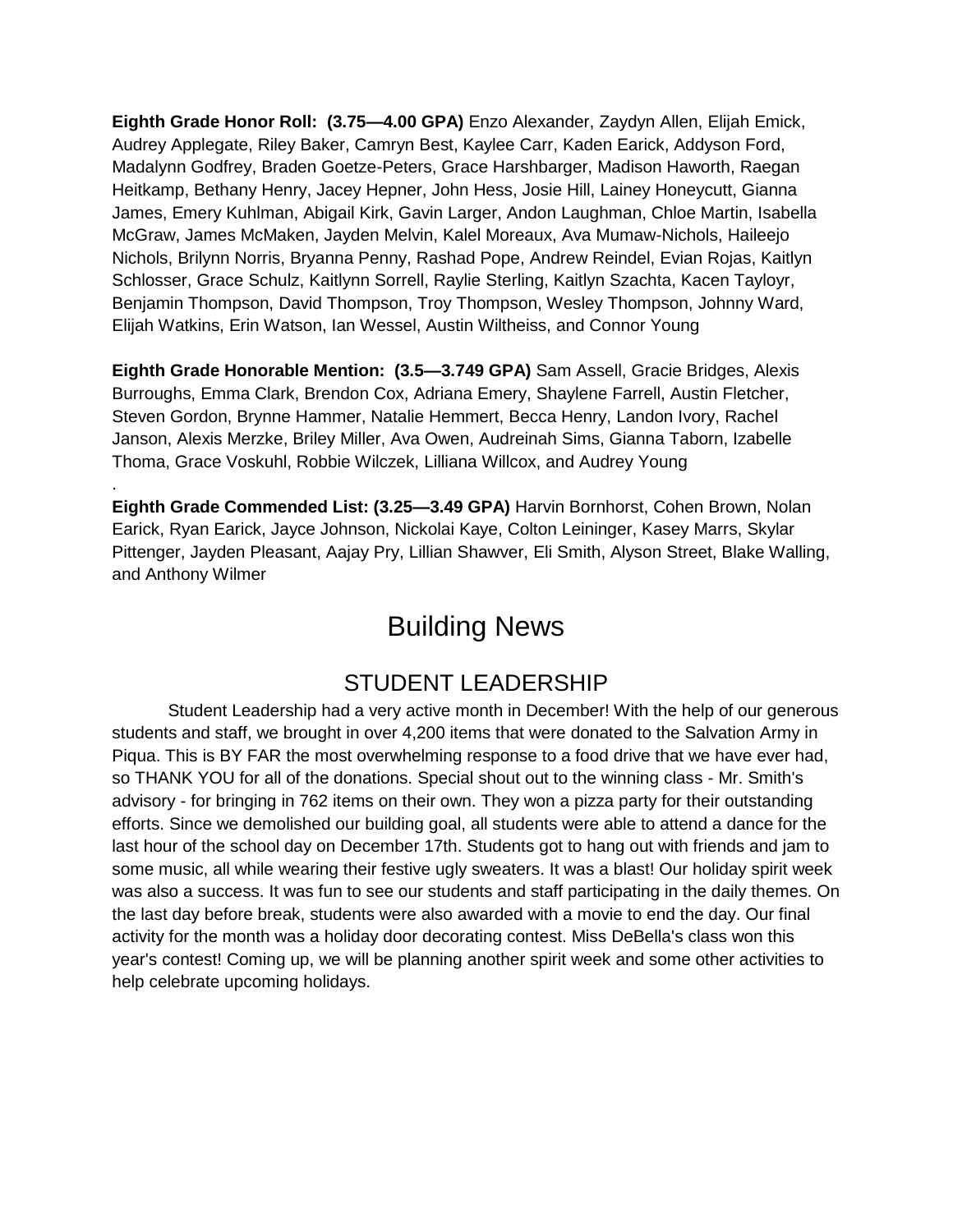# PIQUA JUNIOR HONOR SOCIETY

Junior Honor Society completed their first service activity during the second quarter which consisted of adopting a Piqua City Schools family in need for Christmas. Students were able to bring in and wrap gifts for the family. It was awesome seeing students involved in this! In the third quarter, 7th and 8th grade students will be notified if they're eligible to apply for Junior Honor Society. Students must have a cumulative GPA of 3.6 or higher to be considered. Students will be notified during their Advisory class once report card grades have been posted. If a student is eligible, they will need to fill out an application and have two recommendations. Teachers will also have an opportunity to rank students based on their character. All of these factors will determine acceptance into Junior Honor Society. If you have any questions, please email the advisor, Emily DeBella: debellae@piqua.org

#### BUILDERS CLUB

Builders Club is a service club that is part of the Kiwanis organization. Builders Club has had a busy semester. Our junior high students have helped work the concession stand during the junior high football games and also the basketball games. In November, we promoted a Thanksgiving card project. Students in the entire school were able to color Thanksgiving cards to distribute at the nursing facilities in Piqua. In December, a group of us walked in the Piqua Holiday Parade. We also purchased, wrapped, and delivered Christmas gifts for a family with three children. This month, we are having our annual Pennies for Patients event. Students are encouraged to bring in their loose change as a donation to The Leukemia and Lymphoma Society. This money is used for research in the fight against cancer. All students are welcome to come to our meetings and to participate in the activities. The purpose of Builders Club is to "grow" Leaders.

# PARENT/TEACHER CONFERENCES

During the first week in February, all students will be given paperwork to take home to parents regarding procedures for our new online scheduler for Parent/Teacher Conferences. Conferences for PJHS students will be held on Thursday, February 17 from 2:30 – 7:30 p.m. Each conference will be scheduled for 15 minutes. Information will also be available on the PJHS website.

#### LEGALLY BLONDE JR.

Under the direction of Miss Hayley Hoss and Mr. Corey Bryant, the PJHS musical this year will be *Legally Blonde Jr.* Leads this year include Izabelle Thoma, Brackett Osborn, Chloe Martin, Haylie Schultz, Destined Dewberry, and Aiden Cavey. Performance dates are Thursday and Friday, May 5 & 6, 2022. Curtain rises at 7:30 p.m. As always, we will have reserved seats and tickets will go on sale at the end of April.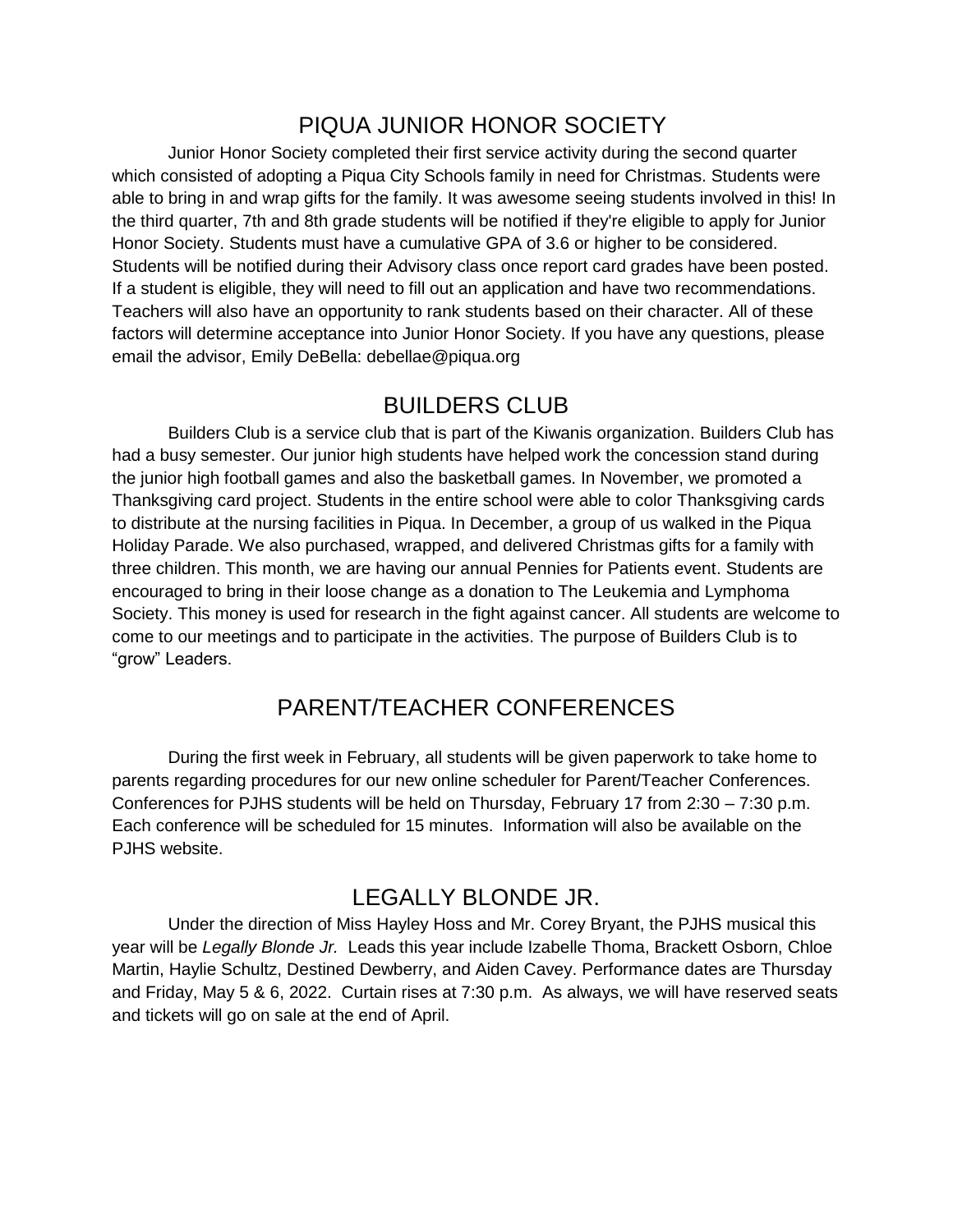#### STATE TESTING

State testing dates for PJHS students will be: April 5 and 6 – English April 20 and 21 – Math April 26 – 8th Grade Science Make-up days are scheduled for students who miss any of the above testing dates.

### SCHOOL COUNSELOR'S CORNER

**Are you the parent of an 8th grader?** Do you want to find out more about course scheduling for your 9th grade son/daughter? There is an "Incoming Freshmen Parent Scheduling Meeting" at 5:00 P.M. at PHS in the CPA on Thursday, February 17, 2022.

**College Credit Plus: Important Meeting** for 7th and 8th graders who are interested in taking College Credit Plus (CCP) courses. Did you know that competent 7th-12th grade students can take college level courses and get college credits…for free? In order for a student to participate in this opportunity, there is a mandatory parent meeting. The College Credit Plus Parent Meeting takes place at 6:00 P.M. at PHS in the CPA on Thursday, February 17, 2022.

**Naviance**: All 7th and 8th grade students have access to a career-based website, provided by Piqua City Schools. Students have been working on this website in their advisory classes. There are 17 topics (or tiles) that students should complete this school year. Each "tile" helps students reflect on important career-based topics. Ask your child about Naviance and what he/she has been learning about future careers. Students can log onto Naviance through Clever and their advisory class assignments.

**Make 2nd semester the best!** Help your child celebrate his/her successes from first semester and set new goals for second semester. Yes, of course, reflect on grades and attendance. Identify ways to meet those goals, but also help your child identify personal goals. This could include: exercise, positive friendships, a new extracurricular activity, club, sport, or youth group. Maybe even replace cell phones & video games with a monthly family game night or outing. Enjoy Life Together!

#### **PICTURES**

There will be a photographer from Lange Photography here on Tuesday, April 12 to take spring pictures. Picture packets will be sent home with students. There are no retakes for spring pictures.

Also on Tuesday, April 12 we will be taking the annual 8th grade panoramic picture. Order forms for that will also be coming home with students.